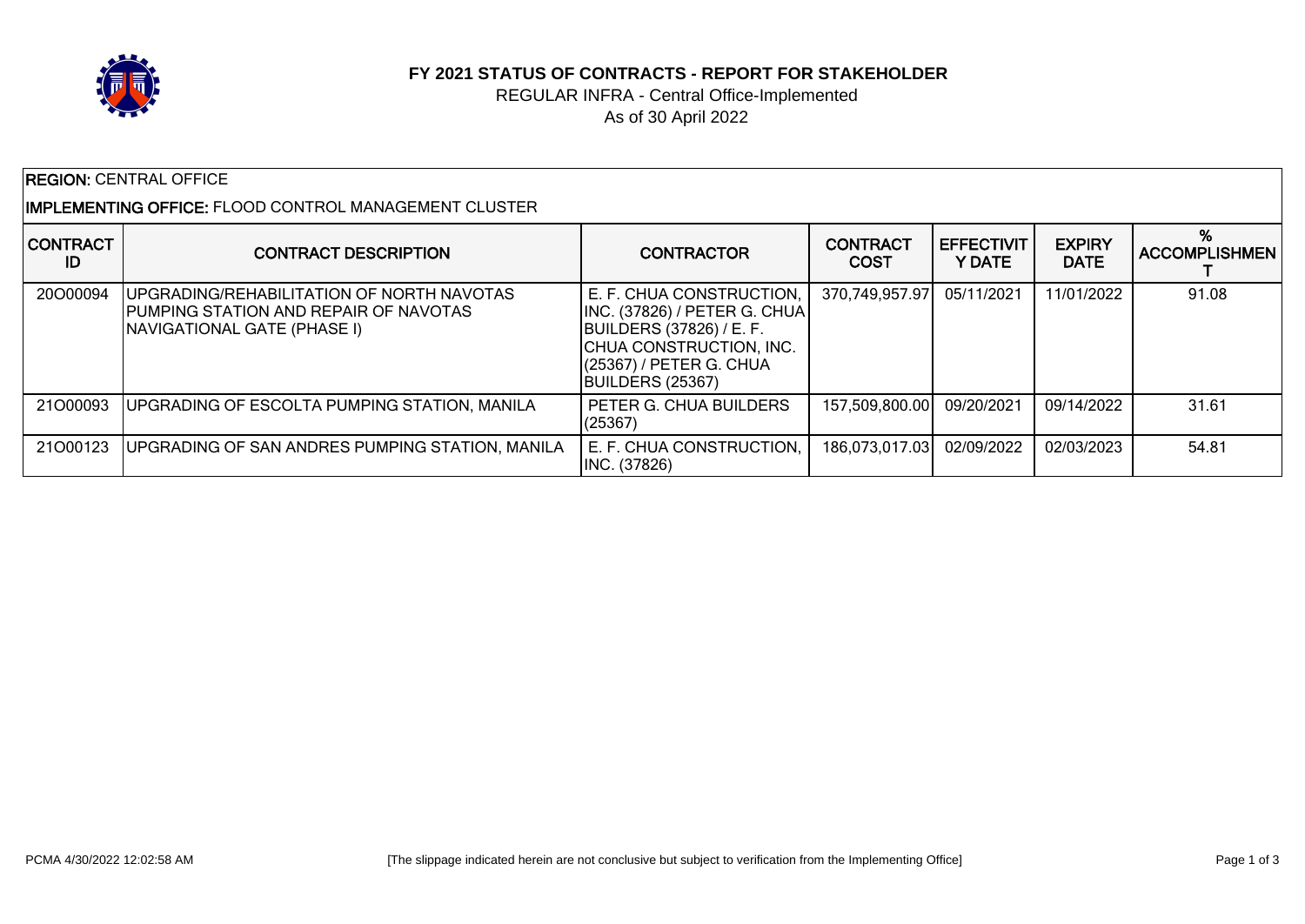## REGION: CENTRAL OFFICE

## IMPLEMENTING OFFICE: ROADS MANAGEMENT CLUSTER I (BILATERAL)

| <b>CONTRACT</b><br>ID | <b>CONTRACT DESCRIPTION</b>                                                                                                                                                                                                                                                   | <b>CONTRACTOR</b>                                                                                                                                                                                                                                           | <b>CONTRACT</b><br><b>COST</b> | <b>EFFECTIVIT</b><br><b>Y DATE</b> | <b>EXPIRY</b><br><b>DATE</b> | %<br><b>ACCOMPLISHMEN</b> |
|-----------------------|-------------------------------------------------------------------------------------------------------------------------------------------------------------------------------------------------------------------------------------------------------------------------------|-------------------------------------------------------------------------------------------------------------------------------------------------------------------------------------------------------------------------------------------------------------|--------------------------------|------------------------------------|------------------------------|---------------------------|
| 19Z00001              | ARTERIAL ROAD BYPASS PROJECT (PLARIDEL BYPASS)<br>PHASE III, CONTRACT PACKAGES 1 & 2, KO0034+900.00 TO<br>KO0047+400.00, JICA LOAN NO. PH-P266                                                                                                                                | C.M. PANCHO<br>CONSTRUCTION.<br><b>INCORPORATED (183)</b>                                                                                                                                                                                                   | 1,270,514,530.9                | 02/24/2021                         | 09/09/2023                   | 12.34                     |
| 20Z00009              | MARAWI TRANSCENTRAL ROAD, PHASE III, UNDER ROAD<br>NETWORK DEVELOPMENT PROJECT IN CONFLICT<br>AFFECTED AREAS IN MINDANAO (RNDP-CAAM), JICA LOAN<br>AGREEMENT NO. PH-F-P1, CONTRACT PACKAGE 3-A,<br>REHABILITATION OF TRANSCENTRAL ROADS, MARAWI<br>CITY, LANAO DEL SUR        | M.M.A. ACHIEVER<br><b>CONSTRUCTION &amp;</b><br><b>IDEVELOPMENT CORP.</b><br>(32195) / FIAT<br><b>CONSTRUCTION SERVICES</b><br>(32195) / M.M.A. ACHIEVER<br><b>CONSTRUCTION &amp;</b><br>DEVELOPMENT CORP. (5463)<br>/ FIAT CONSTRUCTION<br>SERVICES (5463) | 234,406,007.36                 | 05/14/2021                         | 05/08/2022                   | 41.89                     |
| 20Z00010              | MARAWI TRANSCENTRAL ROAD, PHASE III, UNDER ROAD<br>NETWORK DEVELOPMENT PROJECT IN CONFLICT<br>AFFECTED AREAS IN MINDANAO (RNDP-CAAM), JICA LOAN<br>AGREEMENT NO. PH-F-P1, CONTRACT PACKAGE 3-B,<br>REHABILITATION OF TRANSCENTRAL ROADS, MARAWI<br>CITY, LANAO DEL SUR        | KOUZBARY BUILDERS<br>(41395) / RENREN TRADING<br><b>AND CONSTRUCTION</b><br>SERVICES (41395) /<br><b>KOUZBARY BUILDERS</b><br>(36446) / RENREN TRADING<br><b>AND CONSTRUCTION</b><br>SERVICES (36446)                                                       | 173,442,206.06                 | 05/14/2021                         | 05/08/2022                   | 22.24                     |
| 20Z00011              | MARAWI TRANSCENTRAL ROAD, PHASE III, UNDER ROAD<br>NETWORK DEVELOPMENT PROJECT IN CONFLICT<br>AFFECTED AREAS IN MINDANAO (RNDP-CAAM), JICA LOAN<br>AGREEMENT NO. PH-F-P1, CONTRACT PACKAGE 3-C,<br>REHABILITATION OF TRANSCENTRAL ROADS, MARAWI<br>CITY, LANAO DEL SUR        | AL HUSSEIN<br>CONSTRUCTION (18438)                                                                                                                                                                                                                          | 144,348,818.31                 | 06/01/2021                         | 05/26/2022                   | 60.79                     |
| 20Z00012              | MARAWI TRANSCENTRAL ROAD, PHASE III, UNDER ROAD<br>NETWORK DEVELOPMENT PROJECT IN CONFLICT<br>AFFECTED AREAS IN MINDANAO (RNDP-CAAM), JICA LOAN<br>AGREEMENT NO. PH-F-P1, CONTRACT PACKAGE 3-D,<br>REHABILITATION OF TRANSCENTRAL ROADS, MARAWI<br><b>CITY, LANAO DEL SUR</b> | <b>CDH CONSTRUCTION</b><br>(37936)                                                                                                                                                                                                                          | 171,062,777.19                 | 05/14/2021                         | 09/05/2022                   | 38.88                     |